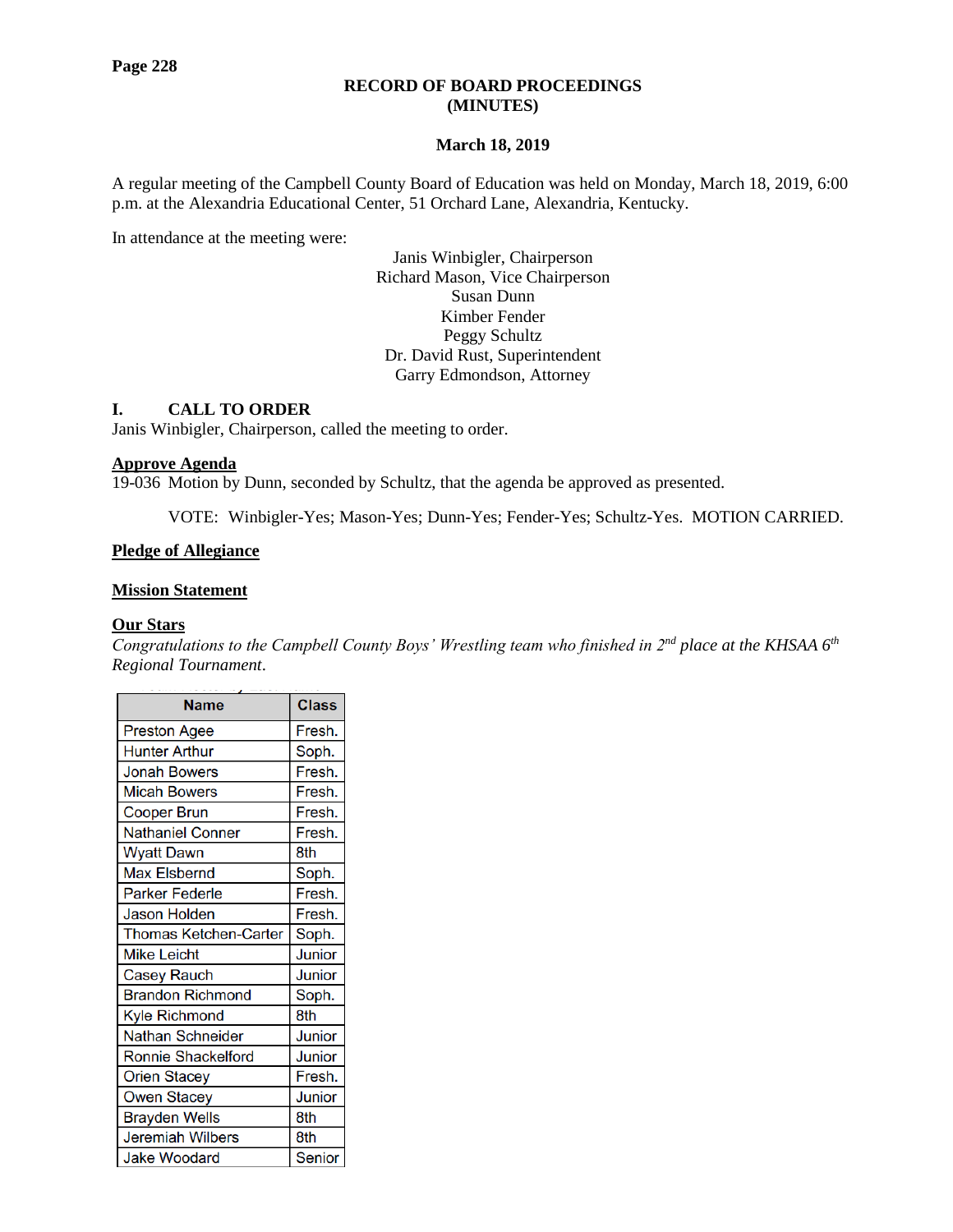Eight individual high school wrestlers qualified for the KHSAA State Wrestling Tournament. The wrestlers are listed with regional place finish:

Jason Holden – 3 rd Micah Bowers – 3rd Thomas Ketchen-Carter  $-1<sup>st</sup>$ Ron Shackelford – 1<sup>st</sup> Brandon Richmond – 3 rd Michael Leicht – 2<sup>nd</sup> Casey Rauch  $-2<sup>nd</sup>$ Hunter Arthur  $-4<sup>th</sup>$ 

Kyle Richmond-  $8<sup>th</sup>$  grader; took  $3<sup>rd</sup>$  place at the Middle School KHSAA State Wrestling Competition.

# **[KHSAA State Swim](http://www.campbellcountyschools.org/News/55113) and Dive Meet**

Congratulations to Marian Tiemeier who was State Runner up in the KHSAA State Swim and Dive Meet.

### **[Girls Bowling Finishes 2nd at State Tournament](http://www.campbellcountyschools.org/News/55114)**

Congratulations to the girls' team for finishing as the runner-up at the 2019 KHSAA State Tournament!

| Name                    | Class           |
|-------------------------|-----------------|
| <b>Tatum Audas</b>      | Fresh.          |
| Mariah Bush             | Senior          |
| Savannah Cloyd          | 7th             |
| <b>Catherine Deaton</b> | 7 <sup>th</sup> |
| Savannah Gabbard        | Senior          |
| Kaylee Hitt             | Soph.           |
| <b>Ashley Ruschman</b>  | Senior          |
| <b>Trinity Smith</b>    | Fresh.          |
| Jadyn Taylor            | Soph.           |
| Kayla Watkins           | Soph.           |

# **Congratulations Boys Bowling Team**

Congratulations to the Campbell County Boys Bowling team who were regional runners-up!

| Name                   | <b>Class</b>  |  |
|------------------------|---------------|--|
| <b>Wyatt Bartels</b>   | Fresh.        |  |
| <b>Cameron Bechtol</b> | <b>Senior</b> |  |
| <b>Grant Brock</b>     | <b>Senior</b> |  |
| <b>Cody Brown</b>      | Junior        |  |
| <b>Joe Bush</b>        | Fresh.        |  |
| <b>Carter Coffey</b>   | Fresh.        |  |
| <b>Wesley Henry</b>    | Junior        |  |
| <b>Austin Hitt</b>     | <b>Senior</b> |  |
| <b>Noah Miller</b>     | Junior        |  |
| Jamie Vaught           | Fresh.        |  |
| <b>Charlie Wells</b>   | Fresh.        |  |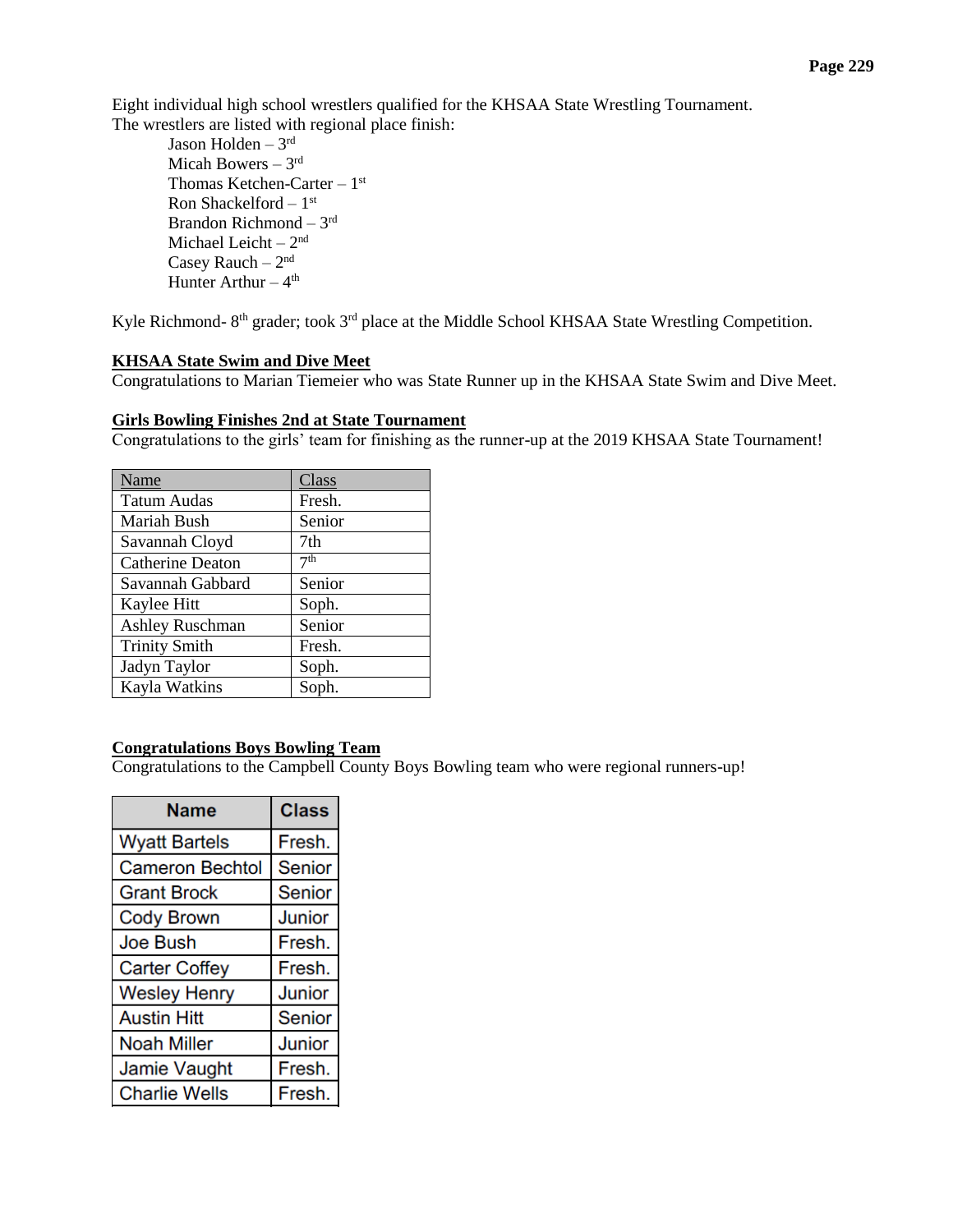# **Page 230**

### **[Congratulations National Merit Finalists](http://www.campbellcountyschools.org/News/55120)**

Congratulations to Nicholas Yungbluth and Elena McCleary for being selected as a National Merit Finalists. Students selected for this recognition are judged on participation in school and community activities, demonstrated leadership abilities, employment, and honors and awards received. Students must also have an outstanding academic record throughout high school, be endorsed and recommended by a high school official, write an essay, and earn SAT scores that confirm the student's earlier performance on the PSAT. This is a very prestigious award and both students should be commended. Congratulations Nicholas and Elena!

# **[Kentucky Outstanding School Counselor of the Year](http://www.campbellcountyschools.org/News/55122)**

We would like to congratulate Amy Beal, school counselor at Cline Elementary School, for being named the Kentucky Outstanding School Counselor of the Year. Earlier in February, Ms. Beal was named the Kentucky Outstanding Elementary Counselor of the Year. Amy received her awards at the Kentucky School Counselor Association Conference held on 2/20 to 2/22. Ms. Beal is a strong proponent of comprehensive school counseling programs and has served on various local, state and national committees in support of this work. We are very proud of you, Amy! Thank you for everything you do for students.

### **CRES represented at the NKU Science and Engineering Fair**

JD Coffman, 4th grader- 1st Chemistry (Elem Div). Also received NKU Department of Chemistry and Biochemistry 1st Place Award of Excellence.

Alexandra H, 5th grader- 1st Behavioral and Social Sciences (Elem Div). Also received NKU Dept of Psychological Sciences 1st Place Award of Excellence (Elem Div) and United States Air Force Certificate of Achievement for an Outstanding Science or Engineering Fair Project.

Stella K, 5th grader- 1st Plant Sciences (Elem Div). Also received the Phillip Schmidt Award (Honoring Integration in Science Technology, Engineering, and Mathematics) and United States Air Force Certificate of Achievement for an Outstanding Science Fair Project.

As 5th graders and winner of their categories, Alexandra H. and Stella K. qualify to move onto the Kentucky Science and Engineering Fair at Eastern Kentucky University next month.

# **Congratulations to the Campbell Ridge Regional Governor's Cup Champions**

The Campbell Ridge Elementary Academic team reigns as the champion of the Regional Governor's Cup tournament. Region 18 is composed of eighteen elementary schools in Campbell County, including Ft. Thomas and Newport, and eastern Kenton County. Grant's Lick Elementary placed 2nd overall, only two points behind Campbell Ridge. Cline Elementary and Reiley Elementary also placed in the top 10 schools overall. Congratulations to all! The CRE academic team members are:

Allie Rawe Louis Alford Mara Rider Morgan Liberatore Rachael Sloan Tyler Craddock Lili Petersen Sanjay Santosh Jilesh Davis Braylon Koller Josh Hatfield Parker Warner Coach: Pam Manker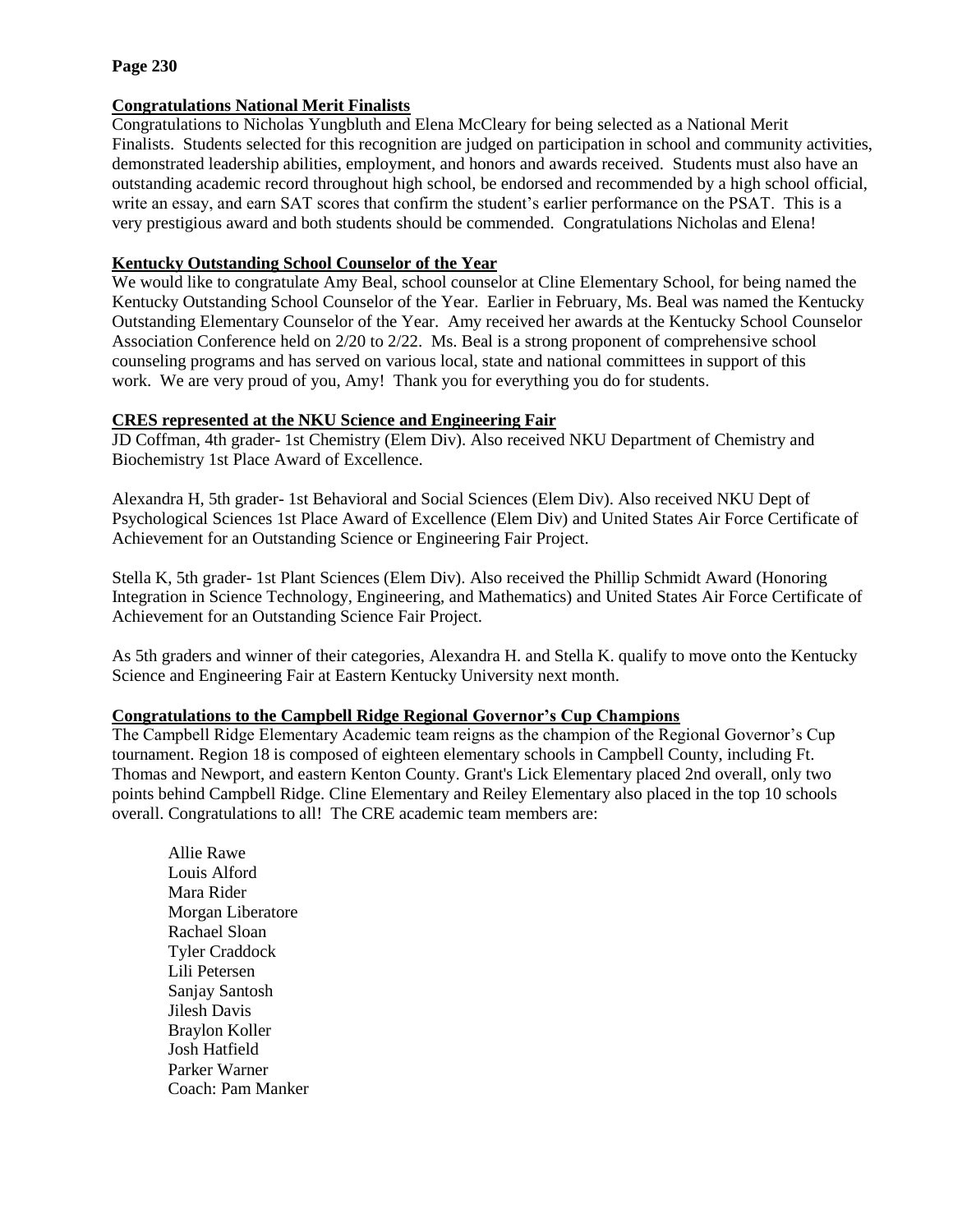# **CRE Regional Gov. Cup results:**

Allie Rawe--2nd Place Science Alexandra Hess--1st Place Arts & Humanities Mara Rider--1st Place Language Arts Louis Alford--2nd Place Language Arts

#### **Language Arts** Mara Rider - 1st Place

# **Arts & Humanities**

Allie Rawe - 1st Place

### **Congratulations Cline Our Stars for the month of March BETA State Conference**

Julia Hagen - 1<sup>st</sup> place in Social Studies Grace Heidelberg  $-3<sup>rd</sup>$  place in Language Arts Millie McGlone  $-4<sup>th</sup>$  place in Language Arts Ian Post – 4th place in Math Quiz Bowl Team – Mirabel Tsetse, Vincent DiCicco, Meryem Gonulates, Sarah Watts – 5<sup>th</sup> place

Also, Cline Elementary was awarded **National BETA School of Merit Award**. Congratulations to coaches Patty Allen and Nicole Gilbert!

# **Regional Governor's Cup**

Future Problem Solving Team – Grace Heidelberg, Abi Medaugh, Bailey Widener, Ava Charlton, and Millie  $McG$ lone –  $1<sup>st</sup>$  place. Congratulations to coaches Leslie Hagen and Alex Harden.

# **Crossroads Elementary Represented at the Science and Engineering Fair of Northern Kentucky**

Cole Crowley – Third Place Engineering: Electrical and Mechanical Madison Crowley – Second Place Engineering: Electrical and Mechanical and the SEFNK First Place Artistic Merit Award for Best Display. Finn Bentz - First Place Environmental Science

# **Congratulations Grant's Lick Elementary Academic Team**

2<sup>nd</sup> Place --Overall Regionals 2<sup>nd</sup> Place Quick Recall Team in Regionals (lost 2 matches all year) Future Problem-Solving Team -Regional 1<sup>st</sup> Place

Team Members are: Chloe Stewart Callie Stewart Abe Zengel Talley Downs Ethan Murphy Jillian Florimonte David Dawson Micah Dawson Asa Lanter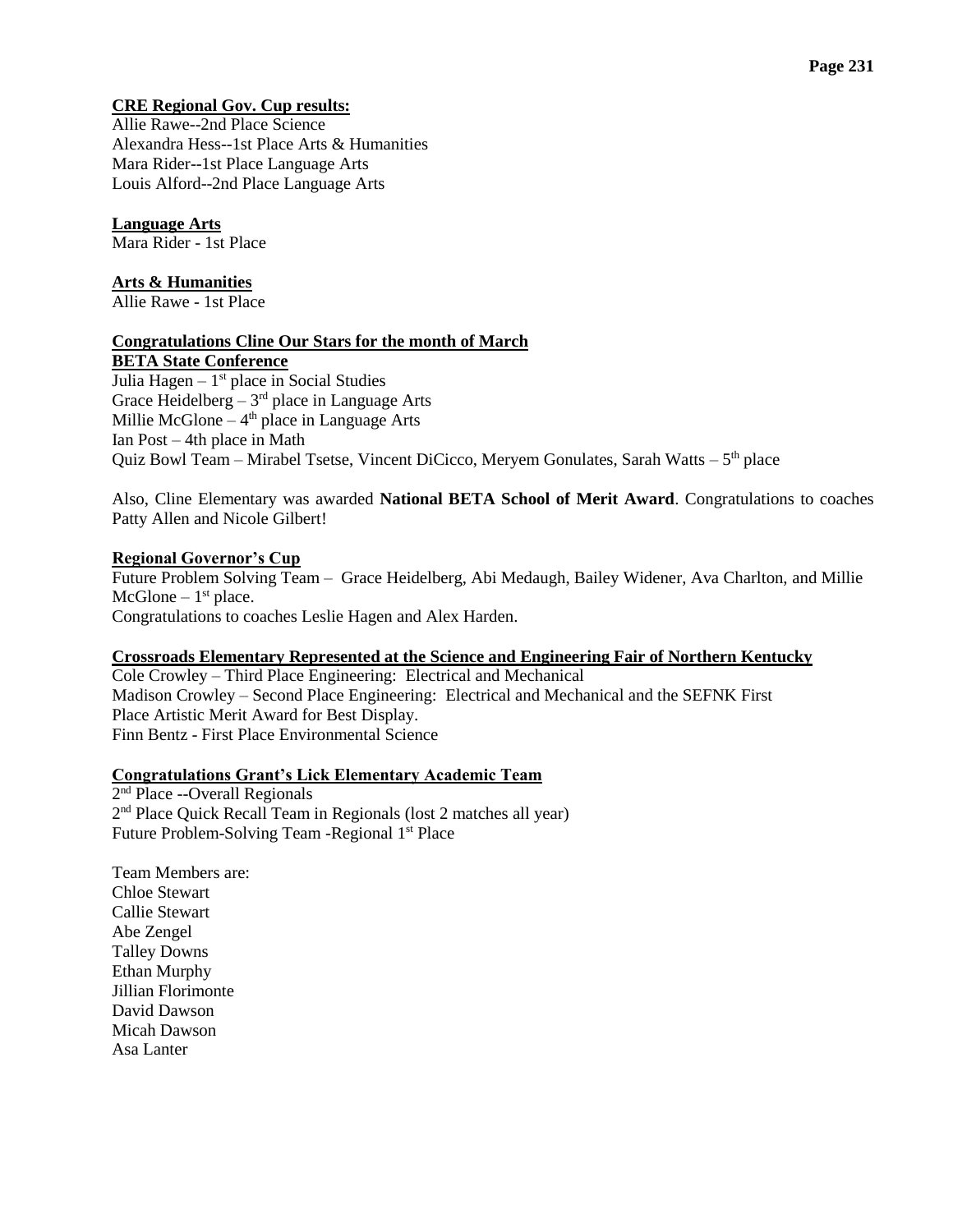**Page 232**

### **Department Report – Facilities**

*Sharon Alexander, Director*

### **School Presentation – Cline Elementary**

*Connie Ryle, Principal*

# **II. COMMUNICATIONS Audience Comments**

# **Superintendent Comments**

# **Board Member Comments**

# **Personnel Actions**

| <b>NAME</b>        | <b>POSITION</b>        | <b>ACTION / REASON</b> | <b>EFFECTIVE</b> | <b>LOCATION</b>       |
|--------------------|------------------------|------------------------|------------------|-----------------------|
|                    |                        |                        |                  |                       |
| Franck, Matthew    | <b>Bus Driver</b>      | Hired                  | 3/7/2019         | Transportation        |
| Frilling, Aaron    | Vehicle Mechanic       | Resigned               | 2/22/2019        | Transportation        |
| Geiman, Michael    | <b>Bus Driver</b>      | Hired                  | 3/4/2019         | Transportation        |
| Guy, Bret          | Custodian              | Hired                  | 3/11/2019        | <b>CCMS</b>           |
| Haley, Eden        | Secretary              | Resigned               | 3/1/2019         | <b>Central Office</b> |
| Mason, Justin      | Baseball - JV Coach    | Hired                  | 2/21/2019        | <b>CCHS</b>           |
| Plummer, Regina    | Paraeducator           | Retired                | 3/29/2019        | <b>CCMS</b>           |
| Renchen, Garry     | Custodian              | Resigned               | 2/28/2019        | <b>CCMS</b>           |
| Smith, Deborah     | <b>Bus Driver</b>      | Retired                | 3/29/2019        | Transportation        |
|                    | Asst. Varsity Baseball |                        |                  |                       |
| White, Jared       | Coach                  | Hired                  | 2/14/2019        | <b>CCHS</b>           |
| <b>Substitutes</b> |                        |                        |                  |                       |
|                    | Substitute Food        |                        |                  |                       |
| Fielders, Annette  | Service                | Hired                  | 2/28/2019        | District Wide         |
| Garmany, Kristen   | Substitute Teacher     | Hired                  | 2/13/2019        | District Wide         |
| Graul, Tara        | Substitute Teacher     | Hired                  | 2/28/2019        | District Wide         |
|                    | Sub Secretary, Sub     |                        |                  |                       |
|                    | Food Service Asst,     |                        |                  |                       |
| Haley, Eden        | Sub Paraeducator       | Hired                  | 3/4/2019         | District Wide         |
|                    | Substitute Bus         |                        |                  |                       |
| Hasenstab, Mark    | Monitor                | HIred                  | 2/26/2019        | Transportation        |
| Hewitt, Courtney   | Substitute Teacher     | Hired                  | 2/28/2019        | District Wide         |
|                    | Substitute             |                        |                  |                       |
| McCord, Ronda      | Paraeducator           | Hired                  | 2/26/2019        | District Wide         |
| Painter, Brian     | Substitute Teacher     | Hired                  | 2/13/2019        | District Wide         |
| Rickels, Garry     | Substitute Custodian   | Hired                  | 3/6/2019         | District Wide         |
| Schneider,         |                        |                        |                  |                       |
| Thomas             | Sub Maintenance        | Hired                  | 2/19/2019        | District Wide         |
| Smith, Faye        | Substitute Teacher     | Hired                  | 2/11/2019        | District Wide         |
|                    | Sub Food Service       |                        |                  |                       |
| Ziegler, Teresa    | Asst.                  | Hired                  | 2/21/2019        | District Wide         |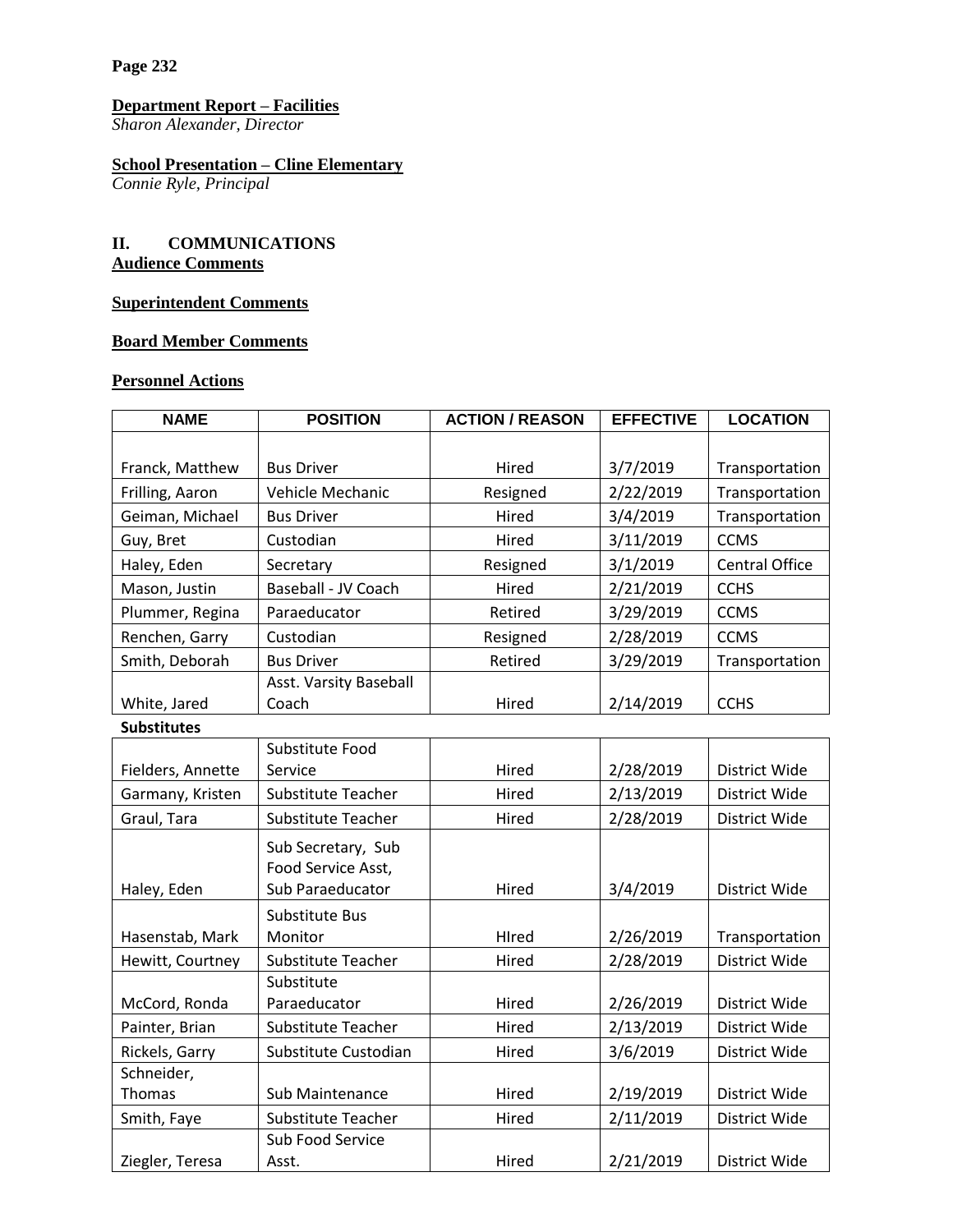**Written Communications and Reports** 

SBDM Minutes FRYSC Reports Homeless Services Report Pupil Personnel Report Public Relations Report School Related Field Trip Notifications Field Trip Report - Athletics Field Trip Report - Transportation

### **III. ACTION AGENDA**

# **BG#19-203 Flooring Replacement Cline and Reiley Elementary Schools; AIA Standard Form of Agreement between Owner and Architect, BG-1 (Revised), BG-2, BG-3 and Bidding Documents**

19-037 Motion made by Mason, seconded by Dunn, that the AIA Standard Form of Agreement between Owner and Architect, BG-1 (revised), BG-2 and BG-3 be approved and bids accepted from J&J Flooring in the amount of \$423,917.86 for BG#19-203 Campbell County Schools Flooring Replacement Cline and Reiley Elementary Schools per the recommendation of the superintendent.

VOTE: Winbigler-Yes; Mason-Yes; Dunn-Yes; Fender-Yes; Schultz-Yes. MOTION CARRIED.

### **#BG#19-169 CCHS Band Tower; Acceptance of Bid**

19-038 Motion made by Fender, seconded by Schultz, that the bid for the band tower from Educational Steel Products LLC be approved in the amount of \$37,775.00 per the recommendation of the Superintendent.

VOTE: Winbigler-Yes; Mason-Yes; Dunn-Yes; Fender-Yes; Schultz-Yes. MOTION CARRIED.

### **Amend 2018-19 School Calendar and Set Graduation Date**

19-039 Motion made by Dunn, seconded by Schultz, that the amended calendar for 2018-19 be approved as presented and graduation for the class of 2019 be set for Friday, May  $24<sup>th</sup>$ , 2019 at 7:00 p.m. at BB&T arena per the recommendation of the superintendent.

VOTE: Winbigler-Yes; Mason-Yes; Dunn-Yes; Fender-Yes; Schultz-Yes. MOTION CARRIED.

### **IV. CONSENT AGENDA**

19-040 Motion made by Fender, seconded by Dunn, that the consent agenda be approved as presented per the recommendation of the superintendent.

### **Minutes**

February 18, 2019 – Regular Meeting February 28, 2019 – Special Meeting

### **Bills - Addendum**

General Fund # 132272-132435 as listed in the Orders of the Treasurer

### **Bills – Regular**

General Fund # 132436-132589 as listed in the Orders of the Treasurer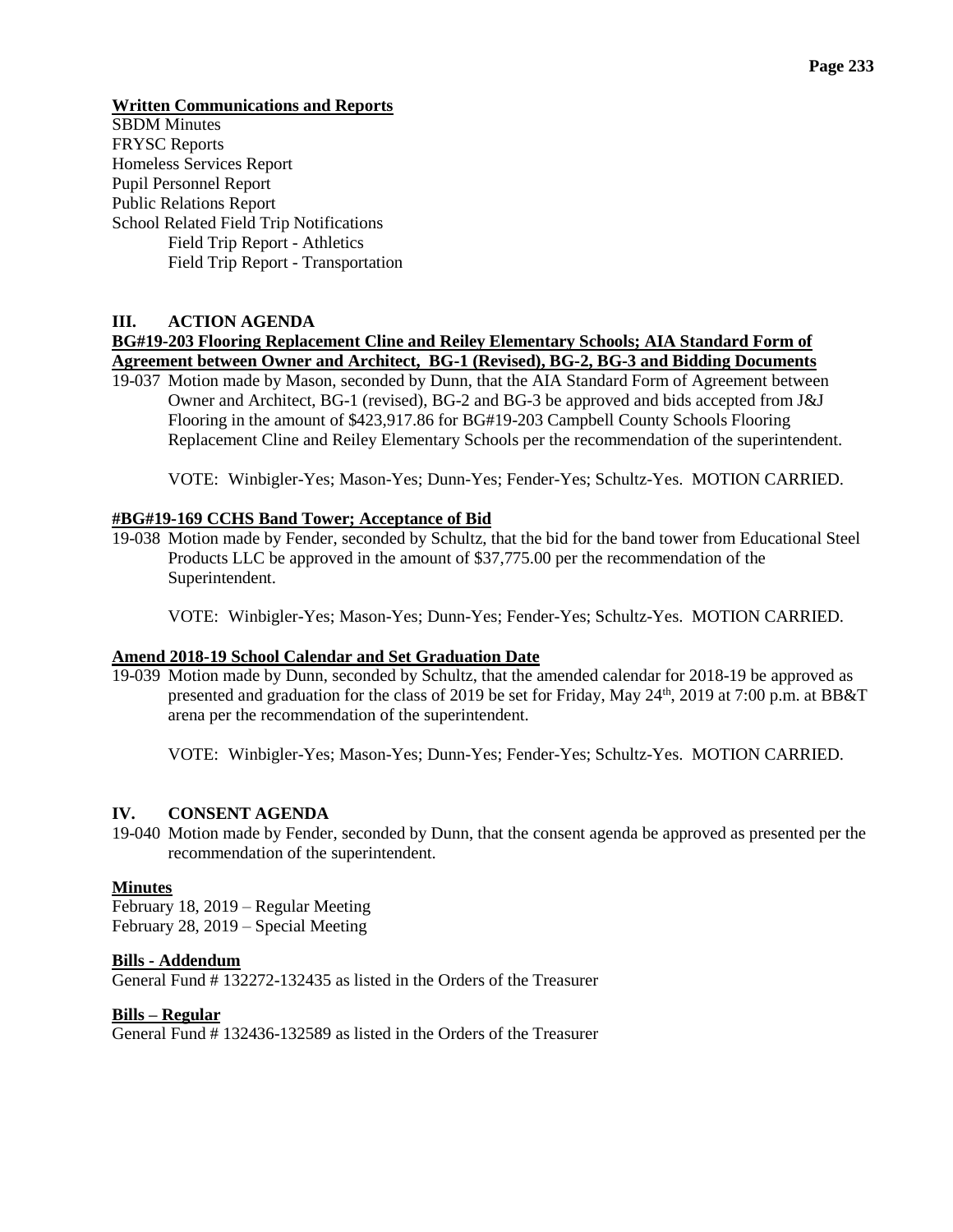# **Treasurer's Report**

|                                                                                                                                                                             |                  |                    | Campbell County Board of Education |               |                  |
|-----------------------------------------------------------------------------------------------------------------------------------------------------------------------------|------------------|--------------------|------------------------------------|---------------|------------------|
|                                                                                                                                                                             |                  | Treasurer's Report |                                    |               |                  |
|                                                                                                                                                                             |                  |                    | For Month Ended February 28, 2019  |               |                  |
|                                                                                                                                                                             | <b>Beginning</b> |                    | <b>Expenditures</b>                |               | Ending           |
| <b>Fund</b>                                                                                                                                                                 | <b>Balance</b>   | <b>Revenues</b>    | <b>Salaries</b>                    | <b>Others</b> | <b>Balance</b>   |
|                                                                                                                                                                             |                  |                    |                                    |               |                  |
| General                                                                                                                                                                     | 18,865,287       | 2,251,033          | (2, 101, 808)                      | (614,086)     | 18,400,427       |
| <b>Sick Leave Retire.</b>                                                                                                                                                   | 168,257          |                    | 0                                  | 0             | 168,257          |
|                                                                                                                                                                             |                  |                    |                                    |               |                  |
| <b>Committed Funds</b>                                                                                                                                                      | 400,000          |                    | 0                                  | 0             | 400,000          |
|                                                                                                                                                                             |                  |                    |                                    |               |                  |
| <b>Special Revenue</b>                                                                                                                                                      | (1, 110, 991)    | 1,053,011          | (226, 167)                         | (135, 043)    | (419, 190)       |
| <b>District Activity</b>                                                                                                                                                    | 83,730           | 21,228             |                                    | (2, 492)      | 102,466          |
|                                                                                                                                                                             |                  |                    |                                    |               |                  |
| <b>Capital Outlay</b>                                                                                                                                                       | 396,328          | 0                  | 0                                  | 0             | 396,328          |
|                                                                                                                                                                             |                  |                    |                                    |               |                  |
| <b>Building</b>                                                                                                                                                             | 324,340          | 0                  | 0                                  | 0             | 324,340          |
| Construction                                                                                                                                                                | 180,667          | 0                  | 0                                  | (12, 920)     | 167,747          |
|                                                                                                                                                                             |                  |                    |                                    |               |                  |
| <b>Debt Service</b>                                                                                                                                                         | (35, 263)        | 39,056             | 0                                  | (72, 194)     | (68, 401)        |
| <b>Food Service</b>                                                                                                                                                         |                  |                    |                                    |               |                  |
|                                                                                                                                                                             | 112,121          | 223,617            | (58, 729)                          | (118, 685)    | 158,324          |
| Totals*                                                                                                                                                                     | \$19,384,475     | 3,587,946          | (2,386,704)                        | (955, 420)    | \$<br>19,630,298 |
| * Cash and cash equivalents in all funds include approx. \$382,308 in investments and certificates of                                                                       |                  |                    |                                    |               |                  |
| deposits yielding 0.615% and the remainder in interest-bearing checking accounts yielding 1.05%.                                                                            |                  |                    |                                    |               |                  |
| <b>Leave of Absence Requests</b><br>Angela Boling, paraeducator at Reiley Elementary, from February 20, 2019 through February 22, 2019 fo<br>FMLA.                          |                  |                    |                                    |               |                  |
| Melissa Chaffin, instructional coach at Central Office, from January 7, 2019 through January 11, 2019 for<br>FMLA. and from March 26, 2019 through April 12, 2019 for FMLA. |                  |                    |                                    |               |                  |
| Mattricia Figgs, paraeducator at Campbell County Middle School, from February 4, 2019 through Februa<br>2019 for FMLA.                                                      |                  |                    |                                    |               |                  |
| Rosalie Gray, paraeducator at Campbell County High School, from February 1, 2019 through February 8,<br>2019 for FMLA.                                                      |                  |                    |                                    |               |                  |
| Kimberly Harden, teacher at Cline Elementary, from February 11, 2019 through February 21, 2019 for FN                                                                       |                  |                    |                                    |               |                  |
| Samuel Harpold, custodian at Crossroads Elementary, from January 28, 2019 through February 8, 2019 fo<br>FMLA.                                                              |                  |                    |                                    |               |                  |
| Kristi Hartzel, bus driver at Transportation, from February 5, 2019 through February 18, 2019 for FMLA.                                                                     |                  |                    |                                    |               |                  |

# **Leave of Absence Requests**

Kimberly Harden, teacher at Cline Elementary, from February 11, 2019 through February 21, 2019 for FMLA.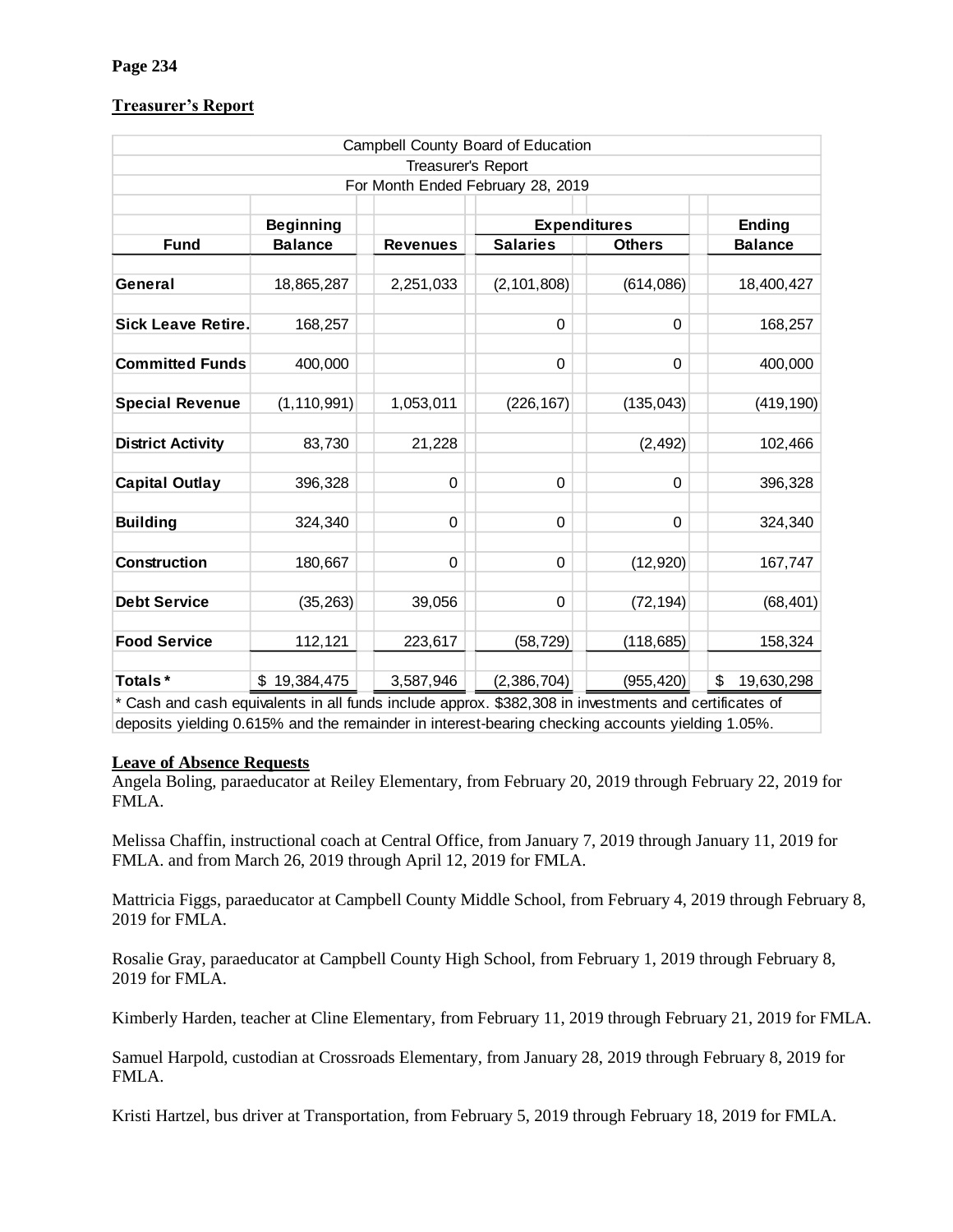Richard Hartzel, bus driver at Transportation, from January 28, 2019 through February 8, 2019 for FMLA.

Nicole Heidelberg, secretary at Cline Elementary, Intermittent leave from February 2, 2019 through June 30, 2019 for FMLA.

Sheri Koeninger, dispatcher at Transportation, Intermittent leave from February 25, 2019 through April 15, 2019 for FMLA.

Rachel Kotchish, teacher at Crossroads Elementary, from April 8, 2019 through May 31, 2019.

Tina Kramer, paraeducator at Reiley Elementary, from February 6, 2019 through March 18, 2019 for FMLA.

Shannon Mann, teacher at Crossroads Elementary, from February 7, 2019 through February 19, 2019 for FMLA.

Julie Moran, food service assistant at Campbell Ridge Elementary, from February 15, 2019 through April 19, 2019 for FMLA.

Katelyn Phillips, teacher at Campbell County High School, from April 8, 2019 through May 21, 2019 for FMLA.

Jonathan Rust, teacher at Campbell County Middle School, from February 11, 2019 through April 5, 2019 for medical leave.

### **Shortened School Day**

The Director of Special Education is requesting approval for an elementary student to be placed on a shortened school day. The student has medical issues precluding regular attendance.

### **Declaration of Surplus Buses**

Due to the age and condition of these buses, the cost of maintaining them will exceed the value of the vehicles significantly. Therefore, Mr. Kerry Hill, Director of Transportation, recommends the following items be marked for surplus from the Campbell County Transportation Department:

- 2002 Freightliner Built BUS #12
- 2002 Freightliner Built BUS #4
- 2003 Freightliner Built BUS #8
- $\bullet$  2005 Thomas Built Bus  $\#22$

### **Participation in KISTA 2019 Used Bus Sale**

If the Board declares the school buses as surplus, the district must dispose of them in accordance with state regulations. Ross, Sinclaire & Associates assists the Kentucky Interlocal School Transportation Association (KISTA) in conducting a competitive, joint bidding process for the sale of surplus school buses. Mr. Kerry Hill, Director of Transportation, recommends participation in the KISTA 2019 Used Bus Sale. Approving this motion constitutes an agreement to participate in the KISTA 2019 Used Bus Sale. There is no cost to the district to utilize the services of KISTA in this program.

### **Declaration of Surplus Computer/Technology Equipment**

The Technology Director and Finance Director submitted a list of computer equipment that they recommend the Board declare as surplus equipment with the understanding that if no bids are received, the superintendent or his designee shall have the authority to dispose of this equipment in the best way he/she deems suitable. The list represents approximately 217 computer processors/monitors, printers and other technology equipment.

VOTE: Winbigler-Yes; Mason-Yes; Dunn-Yes; Fender-Yes; Schultz-Yes. MOTION CARRIED.